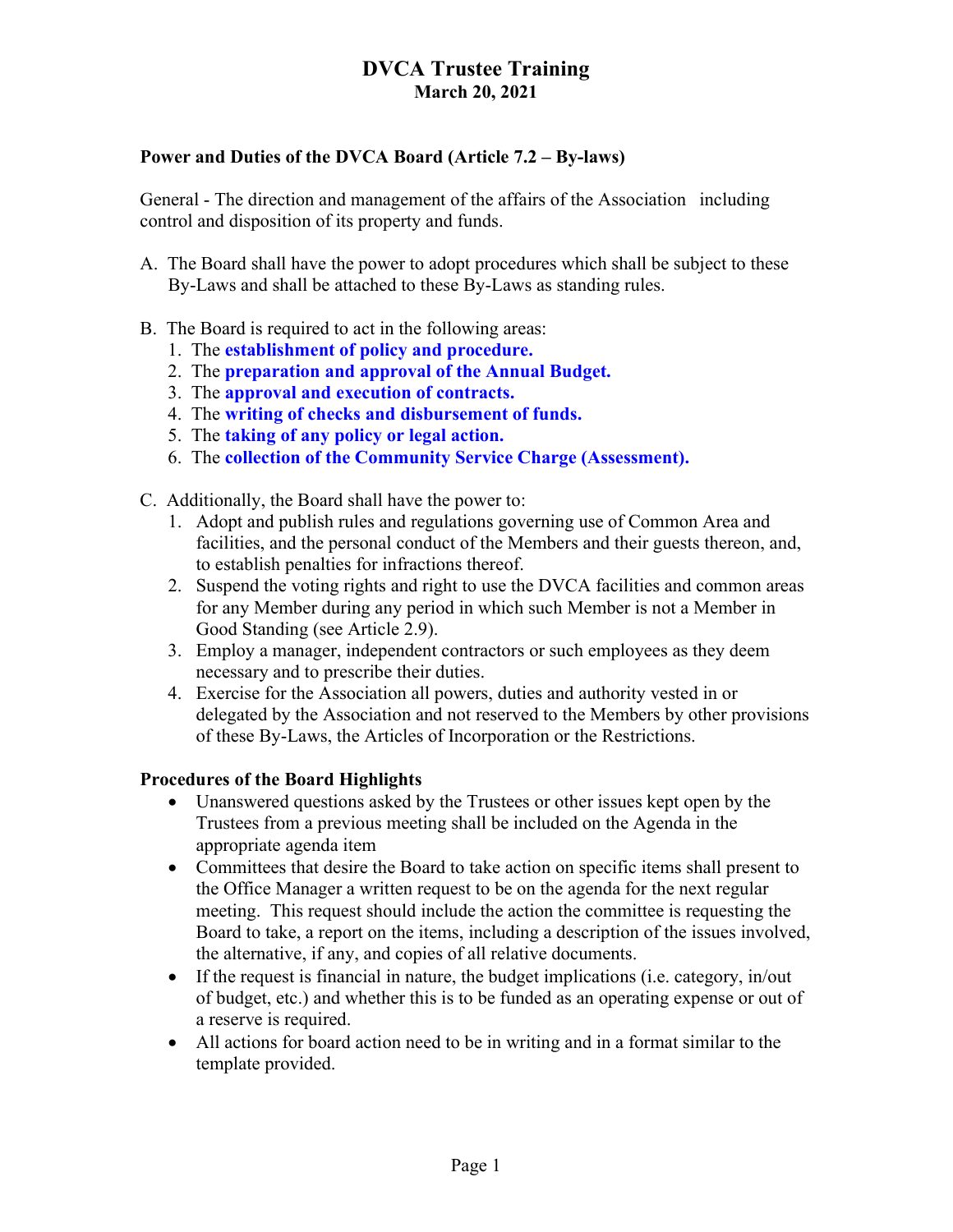#### Committee's relationship to the Board (Article 9.1 – By-laws)

The Board shall create and maintain the following Standing Committees to assist the board in:

- 1. Financial Services
- 2. Recreation Center
- 3. Security
- 4. Deed Restrictions
- 5. Community Services
- 6. Tennis
- 7. Swim Pool
- 8. Landscape and Ground Maintenance
- The committees work for the board and have limited authority
- Authority is vested in the board, committees help the board make decisions
- The board will assign a Trustee liaison for each Standing Committee

#### Duties of the Committees (Article 9.4 – By-laws)

The activities and responsibilities of the Standing Committee shall be governed by committee by-laws and procedures and shall include but not be limited to the following:

- A. Financial Services Committee Prepare the Annual Budget, establish financial procedures, monitor income and expenditures, conduct periodic audits and submit insurance bids and contracts for Board approval.
- B. Recreation Center Committee Provide social and recreational events which consider the needs and interests of the community.
- C. Security Committee Encourage and promote crime prevention, safety and fire protection, Neighborhood Crime Watch Program and submit contracts and bids for required services for Board approval.
- D. Deed Restriction Committee Monitor compliance with deed restrictions, architectural requirements and Protective Covenants. Submit to the Board any violation which may require legal action.
- E. Community Services Committee Monitor services provided by contractors for garbage collection, mosquito control, street lighting, and cable TV. Provide Members with information services (e.g., newsletters, directory, etc.). With Board approval, furnish, repair and maintain the Recreation Center and Annex and related building structures.
- F. Tennis Committee Recommend rules governing court use, submit contracts and bids for court maintenance to the Board for approval and coordinate related activities (e.g., leagues, tournaments, lessons. etc.).
- 1. G. Swim Pool Committee Submit a pool service contract and bids for Board approval, monitor such services, recommend pool hours, pool rules and dates of opening and closing to the Board for approval; enforce established pool rules, coordinate related activities (e.g., swim team, special events, lessons. etc.).
- G. Landscape and Grounds Maintenance Committee Submit for Board approval contracts and bids for the maintenance and enhancement of grounds, greenbelts, playground area and equipment, athletic field and related structures, street repair. Monitor services provided by contractors and others.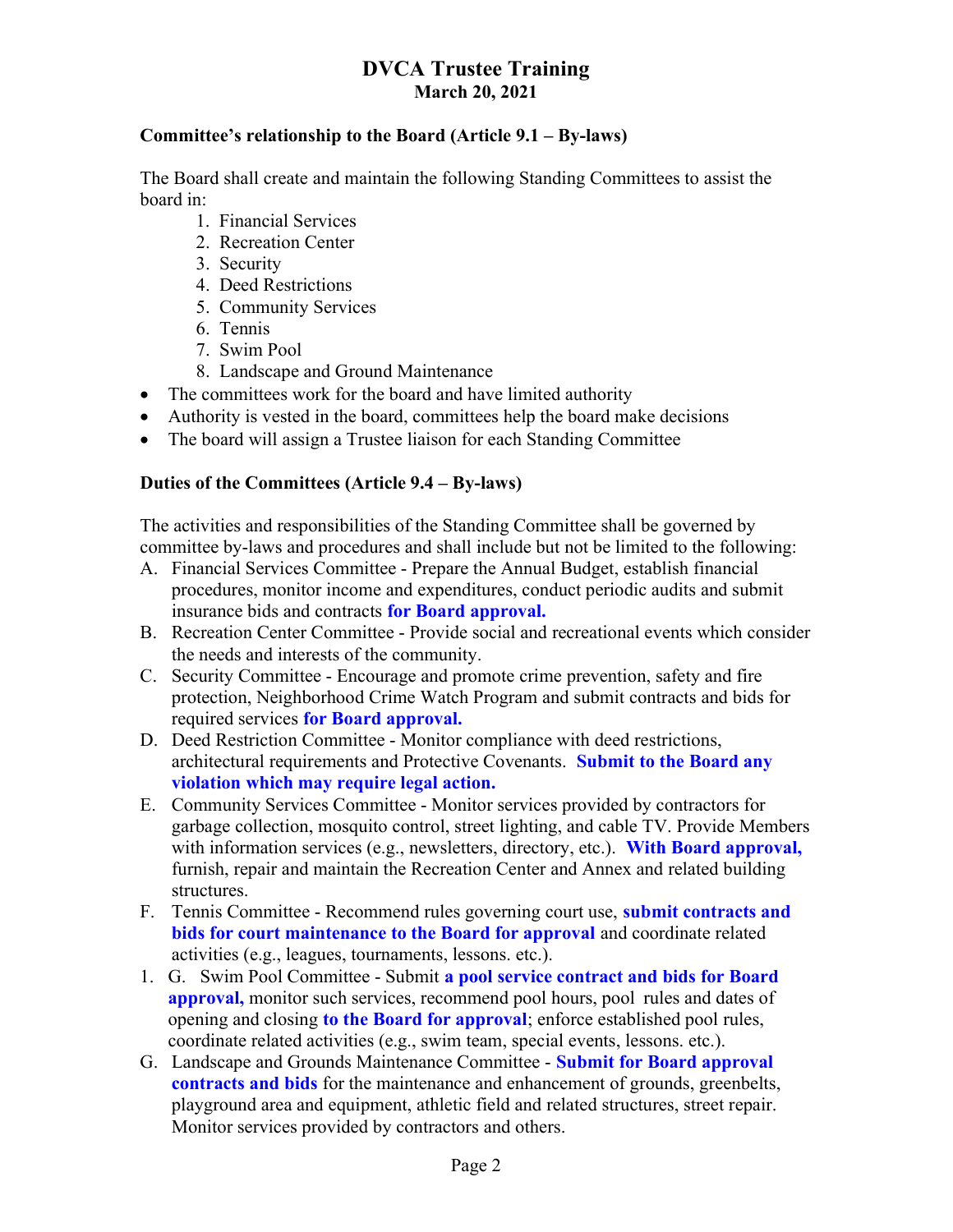### Trustee's relationship to assigned Committee (Article 4.1 – By-laws)

The primary functions of the assigned Trustee are:

- to act as a liaison to the Board (be the eyes and ears of the board)
- to attend all meetings of the committee
	- o the assigned trustee is responsible to find a back-up if cannot attend
	- o to mitigate the frustration committees have when the trustee does not attend
- to act as counsel to the committee regarding
	- o matters concerning the Articles of Incorporation, By-Laws, and Board processes (to ensure the committee requests are in line with the above)
	- o general issues where committee actions may overlap
- to answer questions which might unreasonably slow committee business if such questions could not otherwise be addressed prior to the next meeting of the Board of Trustees
- to ensure the Committee By-Laws are being followed
	- o to ensure all attendees (members and guests) are permitted to express their views on a topic
	- o to ensure membership and voting rules are being followed
- to ensure that that the committee has healthy dynamics
	- o to work with committee chairman to ensure that committee meetings are safe and healthy for all the members of the committee
	- o to help address any issues where a committee member continually disregards the rules or policies, or disrespects other member/members of the committee.

The Trustee Representative shall not, when in attendance at meetings of the committee

- be counted as a member of the said committee for establishing a quorum nor,
- be treated as a voting member
- participate in the functioning of said committee \*\*

\*\* unless specifically requested to do so by the committee membership. This specific instance of participation will be communicated to and approved by the Board; and, this approval does not grant voting rights on the committee. In addition, the Trustee will not be involved in actual contract negotiations and/or may be requested by the Board to recuse himself /herself from voting on that project (at a DVCA Board meeting) when there might be a conflict of interest as outlined in our Code of Ethics.